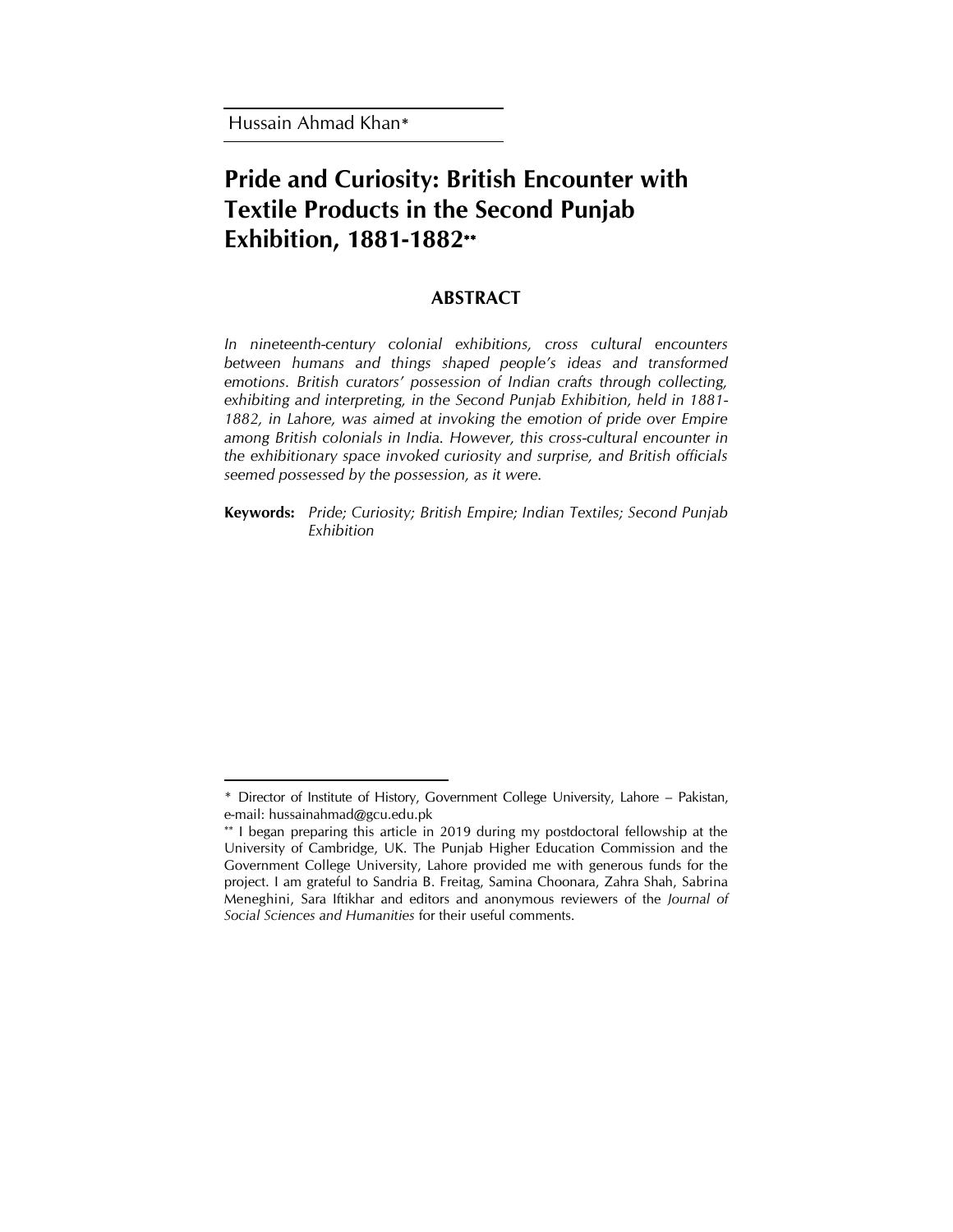The intersection of material culture and history of emotions provides us an opportunity to explore the cultural, material and emotional world of exhibitionary spaces. (Jaritz,2003) (Downes et al., 2018) (Holloway, 2019) By adopting this approach, we can also understand the British colonials' encounter with Indian crafts in the nineteenth century. Bill Brown's Thing Theory provides us with insights to explain human-thing relationship and "how inanimate objects enable human subjects (individually and collectively) to form and transform themselves". (Brown, 2001, 1-22) This materialist methodology which Brown uses, "takes objects for granted only in order to grant them their potency –to show how they organize our private and public affection". One point requires clarification: Brown differentiates between "objects" and "things". To him, objects perform their primary function for which they are designed, while things are objects that have stopped their primary function. The crafts displayed in colonial exhibitions were isolated from their context and had stopped performing their primary function, thus, can be called things.

For reading primary sources, I employ Carolyn Steedman's technique which suggests that archives are "places for feeling things, or at least, places in which many historians feel things". (Steedman, 2018) Historians can feel emotions, and hear whispers of older people, when they record notes from these files. I use this insight with William M. Reddy's suggestion of finding 'emotives' or Barbara Rosenwein's phrase, 'emotion words' in British colonial sources. (Reddy, 2016) (Rosenwein, 2016) Re-reading of nineteenthcentury sources by analysing emotional vocabulary, which reflects the contemporary social and cultural context, helps us access the emotions of peoples of the past. Undoubtedly, the materiality of things, their appearance and composition, influence human beings, but if material objects are inaccessible or do not exist, we can reconstruct them through the written record. So, the design and composition of things, in our case of textile products, will not be discussed; my focus will be on how the interaction of British with Indian textile products changed their emotions from pride to curiosity.

Nineteenth-century British colonial sources mention pride as an emotion with both negative and positive meanings. In a negative sense, it was considered as "an unreasonably high opinion of one's own superiority; insolence; rude treatment of others resulting from inordinate self-esteem". In a positive sense, pride was "a good sense, the noble and exalted pleasure springing from a consciousness of worth, upright conduct, or acts of benevolence; generous elation of heart…". (Stormonth, 1881, 474) In my discussion, pride stands for an emotion of one's own superiority leading to a particular kind of conduct.

Neil Kenny's (2004) work on curiosity in modern France and Germany is equally insightful for explaining the meaning of curiosity in nineteenth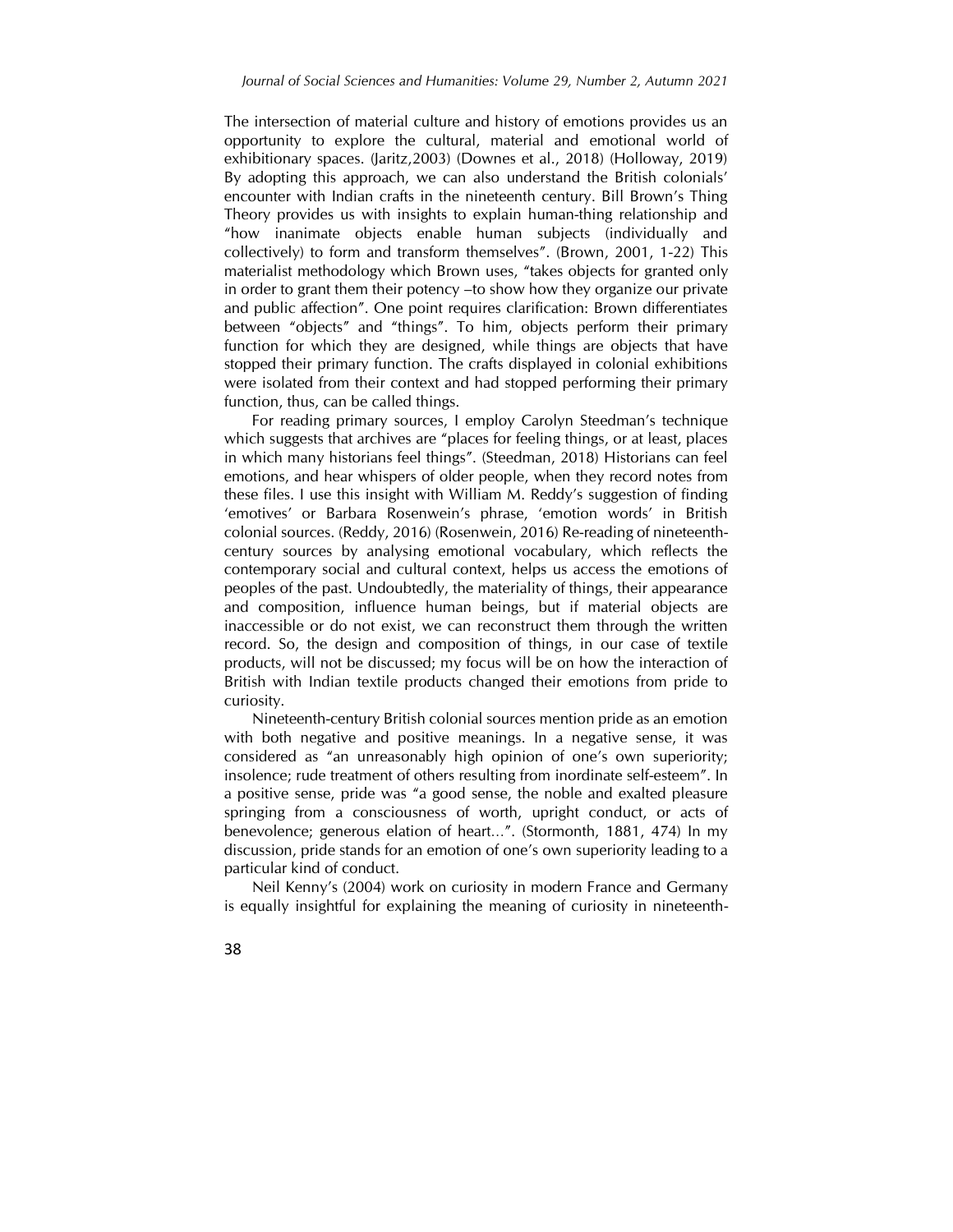century Britain. For Kenny, curiosity stood for "inquisitiveness", "desire for knowledge", "anxious desire for knowledge", sometimes, it was used in "contradistinction to desire for knowledge". Curiosity encompassed not only desire but also objects of desire that were called curiosities or curious objects. Curious objects meant " 'rare', 'exotic', 'excellent', 'fine', 'elegant', 'delicate', 'beautiful', 'noteworthy', 'select', 'collectable', 'worth buying', 'small', 'hidden', or 'experimental', and so on". (Kenny, 2004, 3-4) Curiosity also carried bad connotations: "A 'curious' object was sometimes understood as a 'useless', 'uncommon', 'expensive', 'exclusive', 'learned', or 'short' one, but conversely at other times as a 'useful', 'common', 'cheap', 'popular', 'unlearned', or 'long' one". (Kenny, 2004, 6) Ambiguity characterises all these meanings of curiosity. In nineteenth-century British sources on exhibitions, the word curiosity was used to show an emotion which could destabilise existing categories, identities, agreed-upon ideas and social regulations. I will employ the same meanings for the emotion of curiosity in this article.

## **Pride and Exhibits**

 $\overline{\phantom{a}}$ 

The British administrators and curators in India envisioned nineteenthcentury exhibitions and museums as spaces where they could proudly display their unique, valuable and unmatchable possession of exhibits. This possession could enable them to control the production, consumption and trade of crafts in India and Europe and to fulfill their aim to integrate Indian craftsmen into the global economy. Thousands of artefacts collected, classified, exhibited, interpreted, and celebrated through grand ceremonies, which distinguished the British colonial state from local craft patrons who had limited means to make a spectacular display of exhibits.

In 1881-82, John Lockwood Kipling (1837-1911), principal of the Mayo School of Art, proposed to organise the Second Punjab Exhibition in Lahore, the capital of British Punjab. It was the first exhibition in the Punjab after 1864. More than four thousand exhibits divided in eleven classes were exhibited to showcase industrial art manufactures to attract traders and to show the progress in the manufacturing of art and industry under the Raj.<sup>1</sup> The Exhibition remained open for twenty-eight days with an average attendance of 332 people each day. On one Sunday, fixed for women, 266 visitors were recorded. The total number of visitors was 8739, excluding the opening day. (Report of the Punjab Exhibition, 1883, 36) British, French and

<sup>&</sup>lt;sup>1</sup> These classes include, Cotton Textile Fabrics, Woollen, Silk, Patoli, Embroideries, Leather, Metal, pottery, Glass, Woodwork and Design. (Report of the Punjab Exhibition, 42)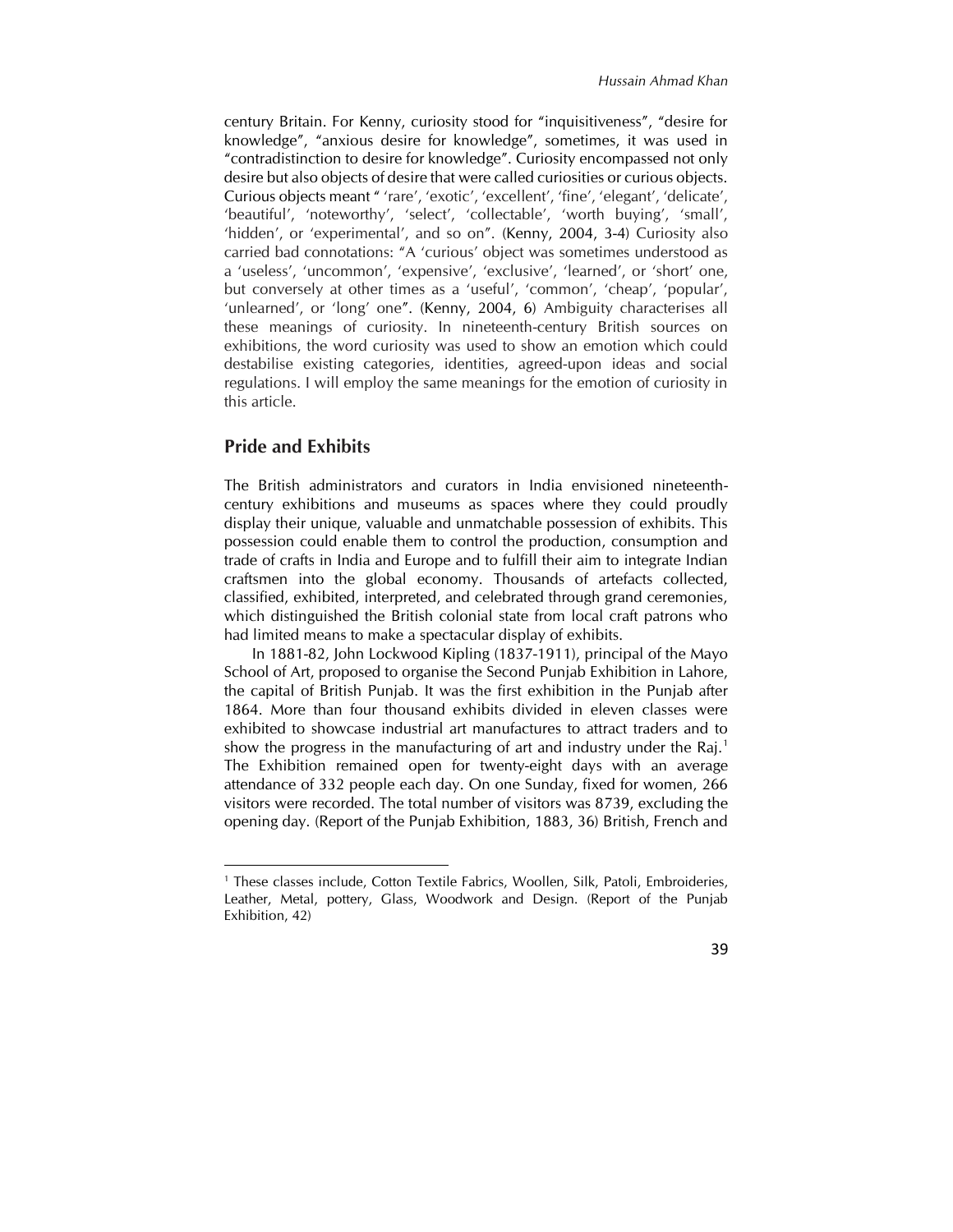American tourists, a member of House of Lords and three members of the House of Commons also came to see the Exhibition.

In the Exhibition, the British asserted the pride of the patron who wished to protect local craftsmen from European goods. In his address on the opening day, Robert Eyles Egerton, Lt.-Governor of the Punjab (1877-1882), said that the Punjab, being a frontier province, experienced wars and rebellions for the past few centuries, and the people and the rulers focused on arms and agriculture. It had now found peace and security under the Queen and it was the time to focus on art and manufacturing. (Report of the Punjab Exhibition, 1883, 18) The Financial Commissioner of the Punjab, J.B. Lyall, said in his opening address: "we do not show today any of those monumental trophies of industry assisted by science, capital, and machinery, which are (the) glory of European exhibitions. The work here brought together is chiefly of a domestic character, bearing the mark of individuality which hand labour alone can bestow, --from the tissue wrought by the peasant's needle to the jeweled ornament worn by the noble, --and will be found to be in the main based on those canons and traditions of Oriental design which are at this moment earnestly studied in all parts of the world". (Report of the Punjab Exhibition, 1883, 14) B.H. Baden-Powell, officiating commissioner and superintendent of Amballa division, who curated the First Punjab Exhibition and wrote the prospectus for it, underscored the importance of encouraging and reviving genuine local craftsmanship. (Report of the Punjab Exhibition, 1883, 4-12) The curators claimed that they would guide Indian craftsmen in making suitable products for overseas markets without changing the quality and oriental design, and without imitating European designs.

Colonial sources on the Second Punjab Exhibition show how the British art administrators took pride over the superiority of European knowledge. Lyall mentioned in his address that the interest of European scholarship led to the revival of Oriental literature, and the interest of Europeans would also encourage the humble efforts of Indian craftsmen. The Mayo School of Arts, established in Lahore for reviving art and craft, would have an opportunity to display its progress. (Report of the Punjab Exhibition, 1883, 15) He compared the School's products with the locals to highlight the British patronage and invoke the emotion of pride among the British colonials. Similarly, Egerton asserted that this exhibition would introduce "true taste and a knowledge of the rules which govern correct design" among Indian producers and consumers, who were "more influenced by cheap price and fashion than by true taste founded upon study and knowledge". (Report of the Punjab Exhibition, 1883, 17-18) But more assertive opinion, reflecting British pride over their knowledge and patronage came from J.L. Kipling, who wrote: "Under European supervision surprising results are possible. The Jail Superintendent has control over men who by great pains are turned into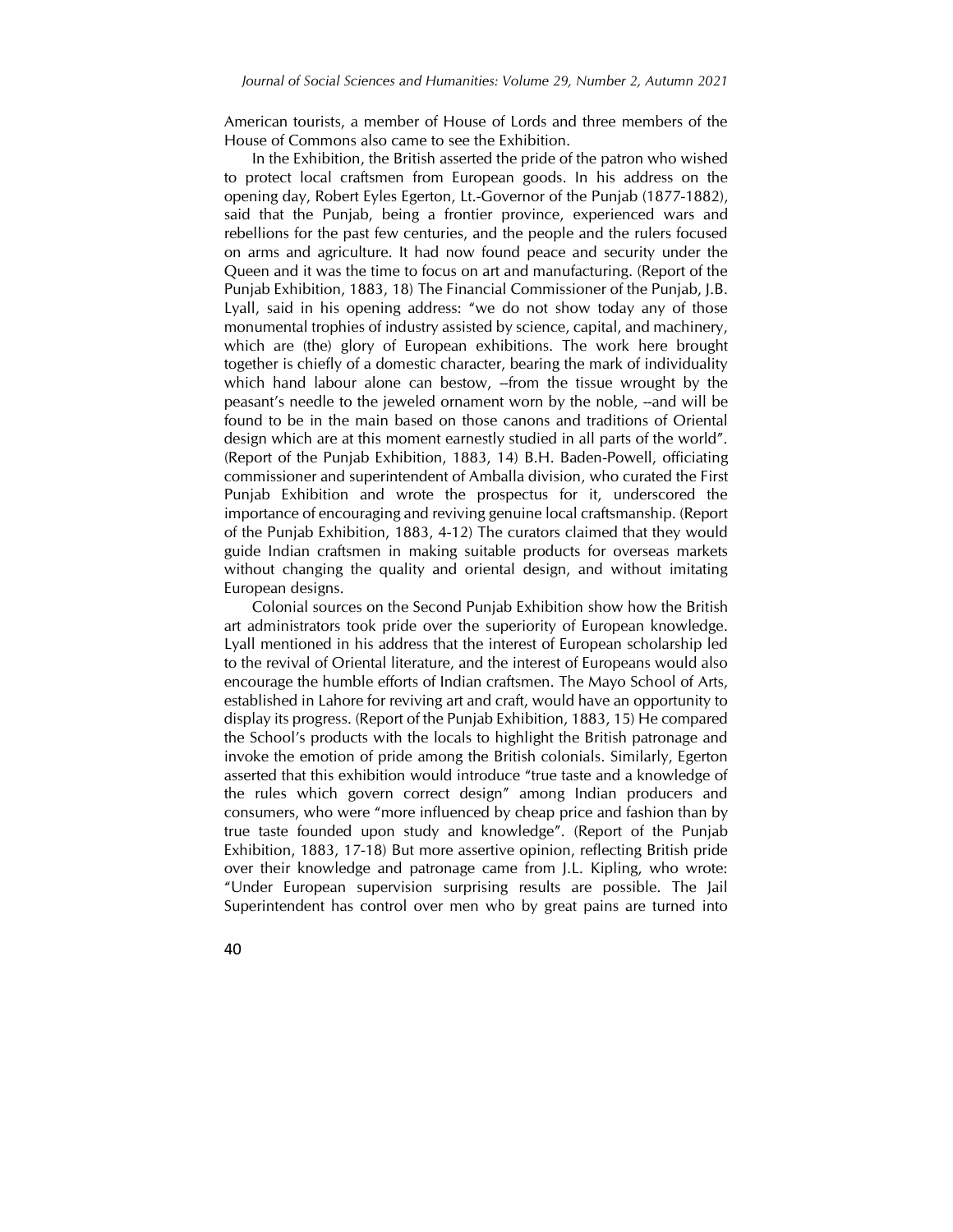workmen, the agents of the great firms he supplies with carpet visit him from time to time and let him know their requirements as to pattern and colour. And if trade were all he had to think of, very large profits could be made…The whole system under which [the free workman works and] lives tends rather to obscure than to bring him before the public".<sup>2</sup>

The organisers displayed modern needlework of English ladies, such as Elizabeth Smyth, Rosalie Lancaster and Georgina Keeval, to educate the Indians in modern craft.<sup>3</sup> Kipling and his students showed this display to specially invited group of 121 artisans to emphasise "the best and most instructive examples of various handicrafts".<sup>4</sup> Similarly, Kipling's wife, Alice, decorated a bay to show a model of interior design of an Anglo-Indian house, and "it fairly served its purpose of calling attention to the subject, and was appreciated by the class for whom it was intended". (Report of the Punjab Exhibition, 1883, 35) Invoked by an emotion of pride over their knowledge and civilizational progress, the British curators used the display to instruct Indian craftsmen and visitors.

In colonial exhibitions, the policy of giving prizes was based on British pride over their knowledge and experience of judging the "objects of merit". The jury nominated in the Exhibition comprised British civil and military bureaucrats and their local allies, "to point out where [the local craftsman] has erred in ill-understood adaptation or thoughtless imitation". (Report of the Punjab Exhibition, 1883, 14,15) The jury was supposed to award prizes to "purely native and traditional designs", and to give "special attention…to good and harmonious colouring in the old native plan", and to discourage "the use of gaudy and violent colouring". Baden-Powell's prospectus for the Exhibition provides us with clues of British pride in their knowledge of Indian crafts. This prospectus, which the British bureaucratic hierarchy approved, contained anecdotal information about local crafts that served as a guide for collectors and outlined the British intention to reject, revive and promote various crafts for local and overseas markets.<sup>5</sup>

 $\overline{\phantom{a}}$ 

<sup>&</sup>lt;sup>5</sup> "Memorandum on the Exhibition of Industrial Art and Manufactures, 1881, by B.H. Baden Powell, Esquire, Officiating Commissioner and Superintendent, Umballa Division". (Report of the Punjab Exhibition, 4-12)



<sup>&</sup>lt;sup>2</sup> From J.L. Kipling, Esquire, Honourary Secretary, Punjab Exhibition, 1882, to the Secretary to Government, Punjab, Letter No. 2018, dated Lahore 17<sup>th</sup> February 1883. (Report of the Punjab Exhibition, 1883, 48)

<sup>3</sup>*Catalogue of the Punjab Exhibition of Arts Manufactures held at Lahore, 1881-1882,*  49-50.

<sup>4</sup> Breakup of craftsmen was "Delhi sent 14, Umballa 27, Ludhiana 11, Hoshiarpur 23, Jullunddur 11, Jhelum 5, Gujrat 18, Rawalpindi 2, and Mooltan 10". From J.L. Kipling, Esquire, Honorary Secretary, Punjab Exhibition, 1881, to the Secretary to Government, Punjab, Letter No. 673, dated Lahore, March 1881. (Report of the Punjab Exhibition, 1883, 36)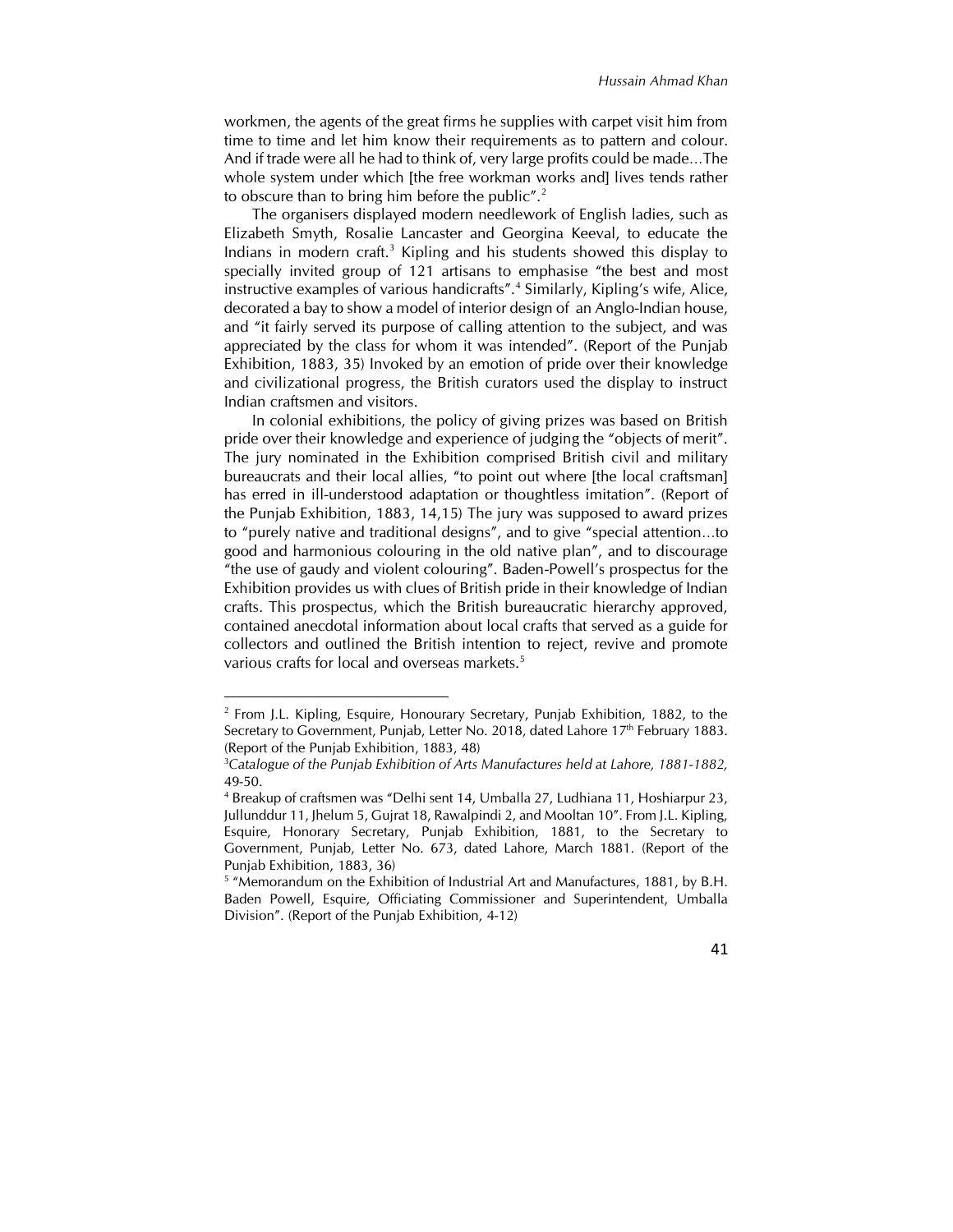Thus for the Punjab's textile products, Baden-Powell asked the collectors to avoid selecting cheap cloth such as "ordinary dosuti," "very inferior gazi and other coarse cloth", which local weavers often used. To fulfill the responsibility of reviving the decaying craft, Baden-Powell stressed collecting the art of "chet" and "abras", cheap style of shawl-weaving, and old specimen of Persian rugs and carpets. To promote the trade, he proposed to display Kashmiri silk to inspire weavers in Punjab, and to collect fine patoli work such as *gota kaitun* and *kaitun-mothera-dar* and embroideries from Lahore, Hissar, Kashmir and Delhi, particularly the embroidery in silk and gold thread, embroidery in gold thread, embroidered gold on cloth and velvet. To educate the weavers and general public, Baden-Powell proposed to display fine quality of white fabrics, ornamented and without ornament coloured fabrics, especially "printed fabric with gold – leaf or with raised patterns in lac composition", such as darris and cotton pile carpets. $6$  As policy guidelines, the Punjab government sent Baden-Powell's prospectus to a three-tiered structure for making arrangements to collect and exhibit objects. This three level structure consisted of a central exhibition committee, district committees in each district and local committees in each tehsil (an administrative subunit of district) of the province.

The British administrators also collected artworks from Indian elites to proudly display the pre-colonial crafts as their possession. The government circulated a notification requesting the local elite to contribute "indisputable Oriental manufacture, remarkable for quality of design, colour, skill, workmanship, historical importance, and valuable as object-lessons in Art". <sup>7</sup> The objective was to display old Oriental patterns to educate craftsmen and general public who were seldom privy to such viewings since these objects, which were largely confined to the palaces of rajas and maharajas. This

 $<sup>7</sup>$  The British knew that the local Maharajas and Nawabs possessed valuable collection</sup> of carpets and rugs, especially gifted from Persia, Afghanistan and Central Asia. They also knew that the local elite possessed embroidered carpets for darbars, which were "in silk or in karchob, kamkhabs, and shawls". They also suggested to contribute: "gold and silver plate when engraved, enameled, jeweled or embossed; brass and bronze castings, such as images, lamps, etc.; jeweled and enameled hukas; arms and armour damascened or engraved; wood-work carved or inlaid with ivory or metal, lacquered or painted; illuminated manuscripts; Persian or Indian book binding of stamped and gilded leather; Persian or Indian pictures; jewellery generally; articles of jade, carved, gold encrusted or jeweled; musical instrument when inlaid, carved or painted; marble, alabaster or steatite inlaid or carved; pottery; *papier mache;* objects of crystal". "Circular inviting contribution to the Loan Section of the Lahore Exhibition, 1881". (Report of the Punjab Exhibition, 12-13)



 $\overline{\phantom{a}}$ 

<sup>&</sup>lt;sup>6</sup> "Memorandum on the Exhibition of Industrial Art and Manufactures, 1881, by B.H. Baden Powell, Esquire, Officiating Commissioner and Superintendent, Umballa Division". (Report of the Punjab Exhibition, 7)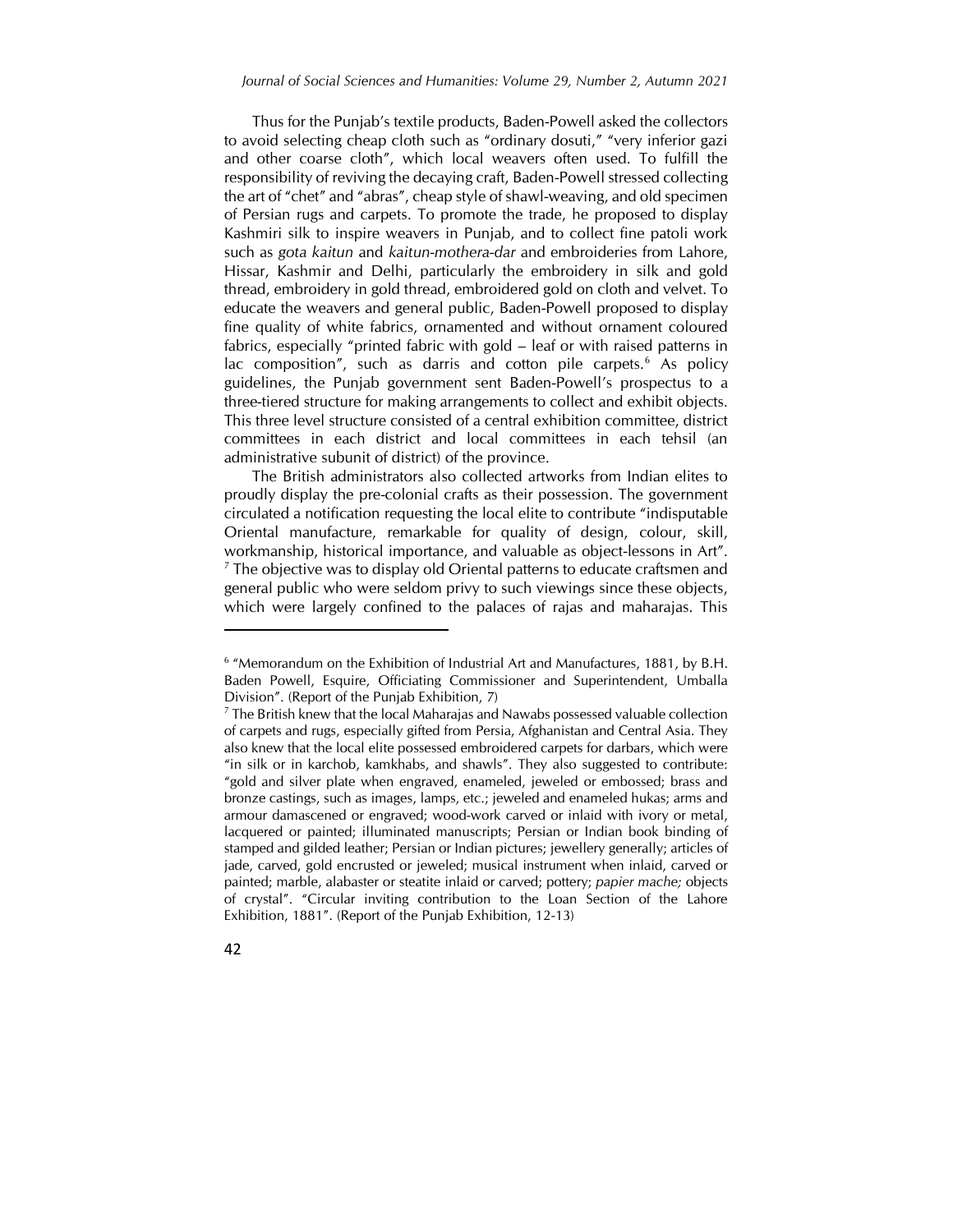display of exhibits even though on loan, was a means of establishing the superior status of the British over local patrons as the latter could never be able to collect and display such valuable objects on a grand scale.

At the same time, donating their valuable collection of crafts to the British administrators for display also invoked pride for Indian princes. Lt.-Governor, financial commissioner, judges of Chief Courts, civil and military bureaucrats, art connoisseurs, European journalists, tourists and local elites viewed and discussed the collections of Indian patrons. High rank officials thanked the Rajas and Maharajas, and their collections were also featured prominently in exhibition literature which was a source of pride for them. A large audience came to view these objects from all over India and the curators made photographs for printing in newspapers, magazines, art journals, and to use them for instructional purposes in museums and art schools across India.

#### **Encounter and Curiosity**

 $\overline{a}$ 

In the Second Punjab Exhibition, the cross-cultural encounter of the British officials with unknown objects invoked the feeling of curiosity. One characteristic of this feeling was that it challenged the existing categories and preconceived notions about Indian culture, leading the curious British into an unknown territory where their prior knowledge did not help them make sense of the objects they encountered. Exhibition publications show that the jurors viewed objects which they had never seen or thought about before and the organisers were not expecting such collection. Kipling in his report, mentions that, the Exhibition brought "many branches of industry which before were but vaguely known".<sup>8</sup>

In the Second Punjab Exhibition, the craftsmen were separated from their crafts. The juries' reports do not indicate makers' encounters with judges during their visits. This silencing of craftsmen gave a new context to the jury's experience to view, understand and interpret the exhibits. For a few days, "selective" craftsmen who displayed their craft were invited as silent observer. Rather, they were to view "instructive examples" and listen to Kipling and his associates. The jury, overwhelmed by the curiosity, could not understand the circumstances under which Indian craftsmen worked as Kipling mentions in a post exhibition publication.<sup>9</sup>

<sup>9</sup>Kipling writes: "…irregular and somewhat sentimental conditions on which work is carried on are less noticed [by the jury and visitors] than they deserve". 46.



<sup>&</sup>lt;sup>8</sup> "From J.L. Kipling, Esquire, Honourary Secretary, Punjab Exhibition, 1882, to The Secretary to Government, Punjab, No. 2018, dated Lahore, 17 February 1883". (Report of the Punjab Exhibition, 44)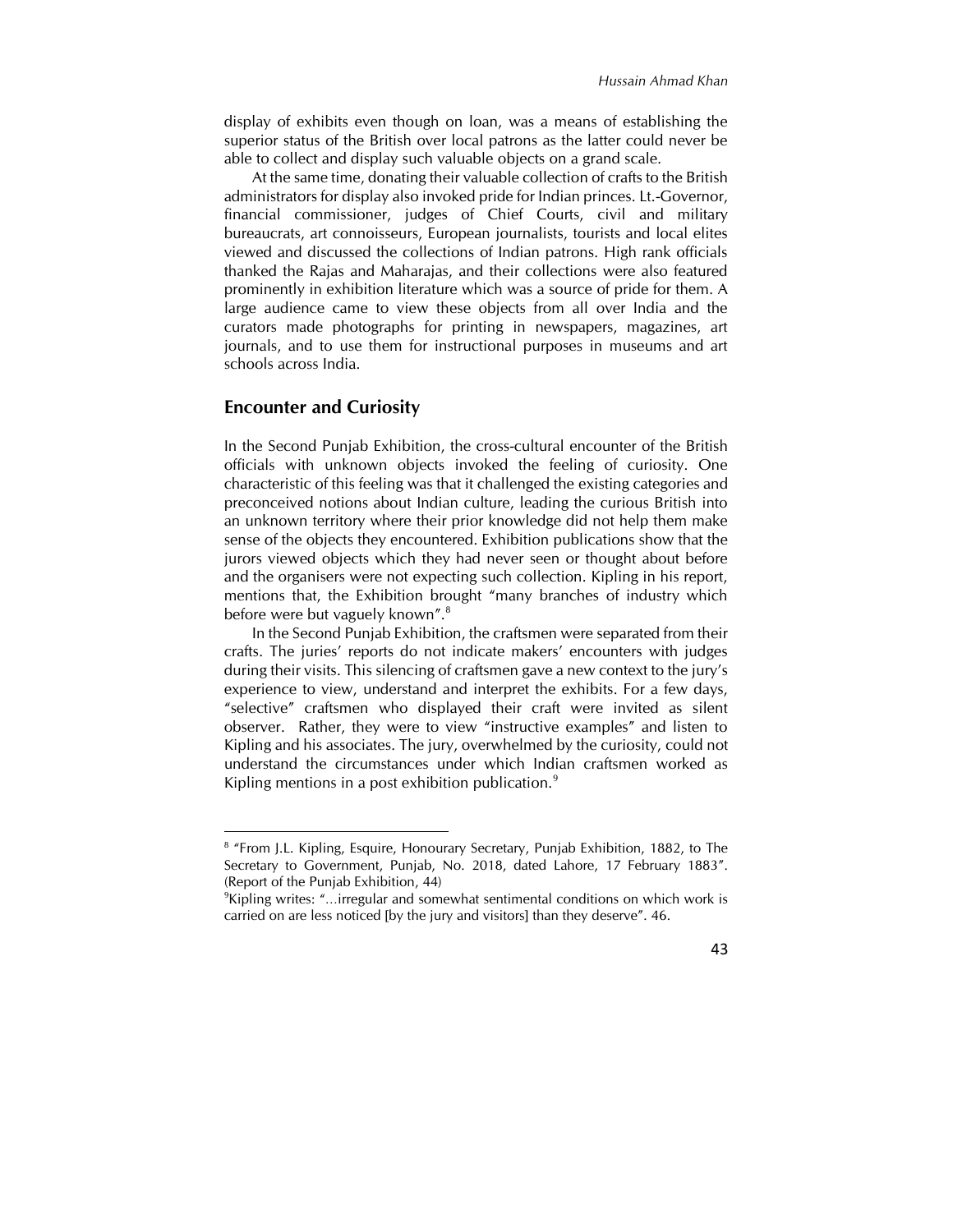Most of the individuals in the juries comprising British bureaucrats (civil and military officials), English ladies and 'Native Gentlemen',<sup>10</sup> had little understanding of the style and type of exhibits displayed. The British bureaucrats on the jury such as J.B. Lyall (financial commissioner of the Punjab), Col. W.G. Davies (Commissioner and Superintend, Jullundur division), F.C. Channing (Land Settlement Officer), A. Brandreth (judge of Lahore Chief Court) had neither written any monograph, article or official report on Indian crafts, nor did their contemporaries refer to them as art commentators. Considering their administrative responsibilities, they probably had little interaction with Indian craftsmen. Baden-Powell is the only exception who had written on Indian arts and crafts.

F.C. Channing's report of the jury on cotton textile reflects how the jury comprising British bureaucrats and their wives struggled to suggest improvement in unknown exhibits.<sup>11</sup> If the printing was on Indian cloth, they suggested for it be on European and vice versa: "The floor cloths exhibited by Ratta of Sialkot are of good design, but the printing would probably have been better if executed on Indian cloth".<sup>12</sup> While, "Rohtak sends some excellent specimens of fine Muslin, well woven, and of good quality; No. 3, by Monawar-ud-din of Rohtak, is the best piece exhibited. The only fault found with it was a criticism by the *Native members of the Jury*, to the effect that it ought to have been manufactured from Indian and not from European thread". (Report of the Punjab Exhibition, 49) And "the experiment made of printing in colour on English twilled cloth [by craftsmen of Amritsar] must be pronounced a failure". (Report of the Punjab Exhibition, 50)

The English ladies on the juries were mostly wives of high-ranking British officials and had limited access to Indian craft and craftsmen. For instance, Mrs. Davies, Alice Kipling, Mrs. Flora Steel and Mrs. Brandreth were wives of W.G. Davies, J.L. Kipling, Henry William Steel (ICS Officer), and A. Brandreth (the judge of Lahore Chief Court), respectively. Many of them accompanied their husbands to protect them from "going Native" as was the

<sup>&</sup>lt;sup>11</sup> Besides FC Channing, other British members of the jury were Lt. Richard C. Temple, wives of J.B. Lyall and Col. W.G. Davies. Though Alice Kipling was also the member but her voice was probably suppressed by the British officials and their wives who used to dominate Lockwood Kipling and Alice in the official gatherings. Alice Kipling's biographers suggest this on the basis of her correspondence with her parents. <sup>12</sup> F.C. Channing, "Class I-Cotton Textile," Report of the Jury, dated 11 January 1882, Lahore, annexed to "From J.L. Kipling, Esquire, Honourary Secretary, Punjab Exhibition, 1882, to The Secretary to Government, Punjab, No. 2018, dated Lahore, 17 February 1883". (Report of the Punjab Exhibition, 50)



 $\overline{\phantom{a}}$ 

 $10$ Discussion on the local jurors is not within the scope of this paper. These "Native Gentlemen" largely belonged to those families which supported the British during and post 1857 situation. Most of them were honorary magistrates in the Punjab.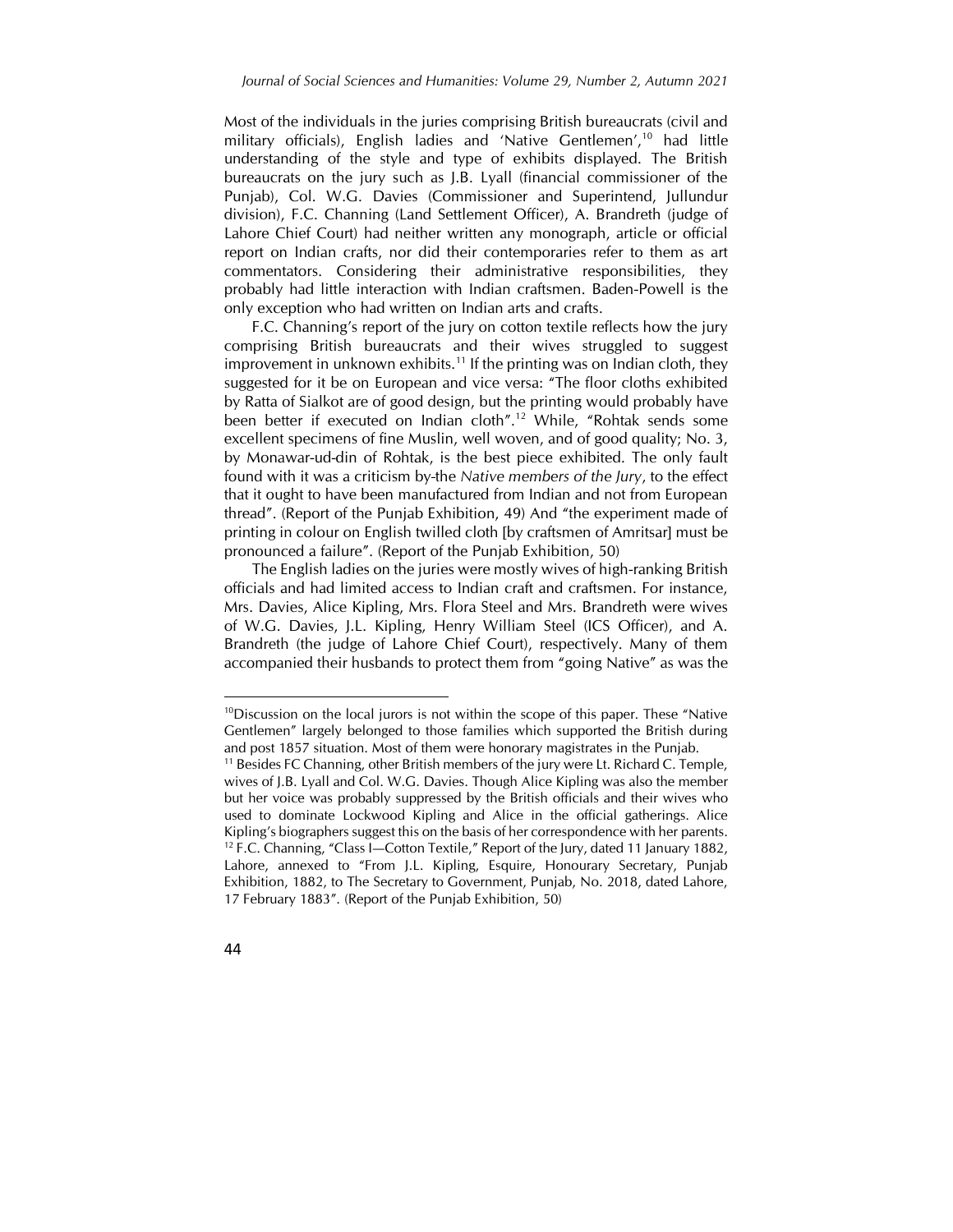tradition in the English middle-class families. After the War of 1857, the image of an Indian male emerged as a rapist and plunderer in Victorian literature, (Callanan, 2006) which probably changed the ways English ladies visited local markets and interacted with Indian males. The English ladies interacted with craftsmen through their Indian servants which limited their information about crafts. Like many other British jurors, these Englishwomen also experienced curiosity in the Exhibition, which we see through the examples of Alice Kipling (1837-1910) and Mrs. Flora Annie Steel (1847- 1929).

Alice Kipling, who was the in-charge of the textile section of the Exhibition and had very limited exposure to Indian crafts till 1881. Although adventurous by nature, which her pre-marriage life and the decision to settle in India testify to, she could not adjust to the Indian way of life, weather, and hierarchy within the British officials' society. (Taylor, 1987, 85-101) (Flanders, 2001) In 1880, she wrote in a letter: "I am homesick worse than ever I was in my life—I cannot care for this country—or never seem to do". (Taylor, 1987, 88) Alice Kipling helped her husband in his work, and as a pastime practiced embroidery learnt from William Morris in England. She found Indian cloth "inferior" and requested her mother to send English cloth. (Taylor, 1987, 92) She dressed very plainly, wearing English cloth and a wedding ring in functions of British bureaucrats in Lahore, claiming that it was the style advocated by William Morris. (Taylor, 1987, 101) (Baldwin, 1960, 118) We do not find any evidence of her interaction with local craftsmen, although her husband was the principal of the Mayo School and curator of the Lahore Museum.

Alice Kipling's report, reflecting her voice and the sentiments of other jury members, shows that the British encounter with Indian textile products contested their preconceived notions. Alice believed that localities of "Hissar, Rohtak, Sialkot and Hazara were unsophisticated",<sup>13</sup> the idea probably borrowed from colonial bureaucrats who regularly interacted with her. But the fine exhibits from these districts invoked curiosity. They viewed woolen chopes of Hissar having "good" texture and "design remarkably effective and novel showing a combination of stitches". (Report of the Punjab Exhibition, 1883, 64) Similarly, Rohtak was "also excellently presented in colour design and work. All admirable". (Report of the Punjab Exhibition, 1883, 64) In the category of Phulkari, the variety of Hazara's needlework was "greater than any other", and designs were "novel and the choice of colours"

 $\overline{a}$ 



<sup>&</sup>lt;sup>13</sup> Alice Kipling, "Classes III, IV, V-Silk, Patoli Work & Embroideries," Report of the Jury, dated 30 January 1882, Lahore, annexed to "From J.L. Kipling, Esquire, Honourary Secretary, Punjab Exhibition, 1882, to The Secretary to Government, Punjab, No. 2018, dated Lahore, 17 February 1883. (Report of the Punjab Exhibition, 64)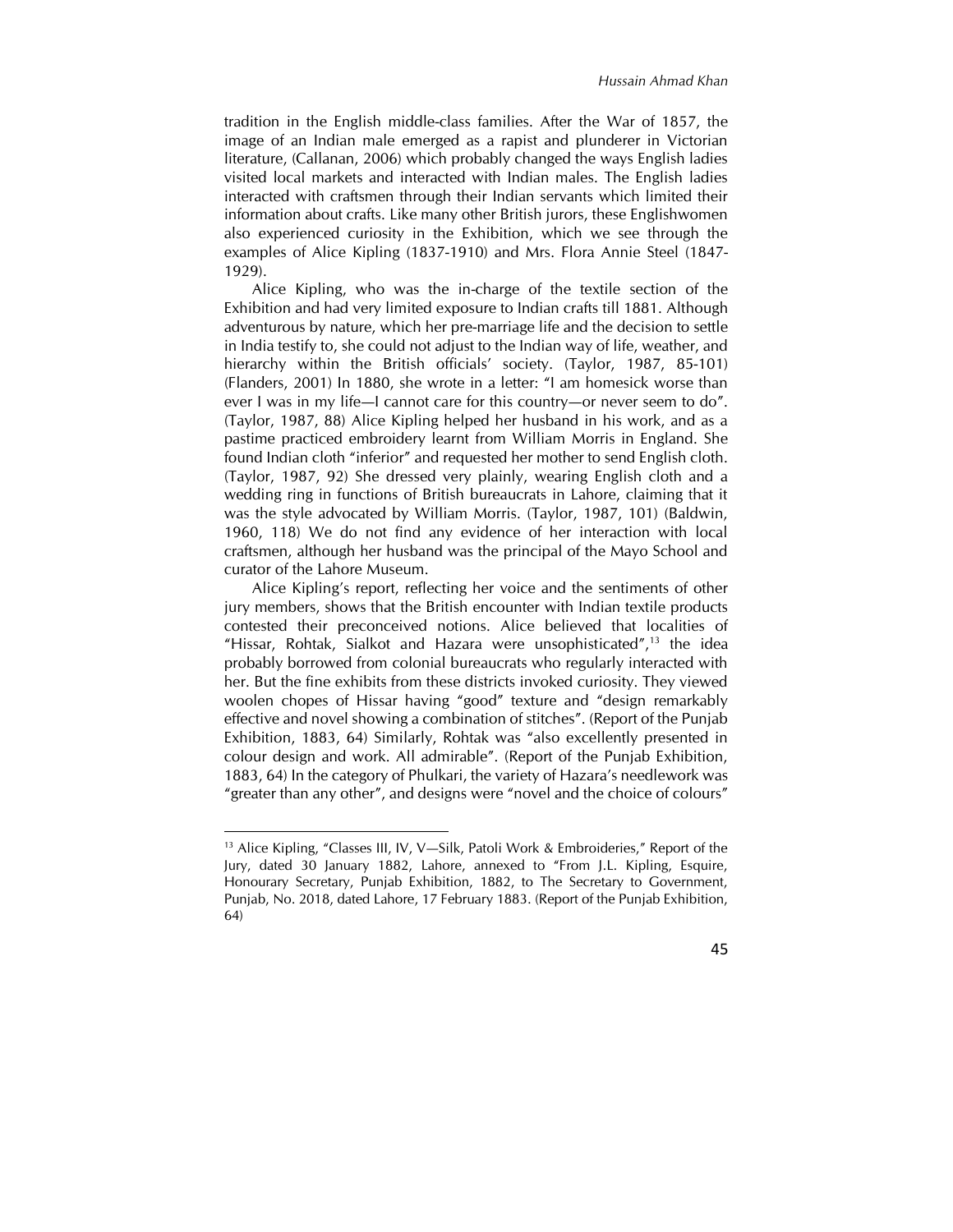was "invariably good…a specimen of drawn work on the commonest material was very beautiful, and a black and crimson scarf deserves special commendation". (Report of the Punjab Exhibition, 1883, 63-64) Two craftsmen of Amritsar, Davi Sahai and Chamba Mal, sent phulkari on white clothes, which for Alice and others, were the "most beautiful specimen of needle-work in the whole collection". (Report of the Punjab Exhibition, 1883, 64)

The British claim over scientific knowledge, shaped by observations and experiments, became subservient to their emotion of curiosity. With no criteria set for classifying old and new designs, Alice relied on her emotions: "Amritsar sends some good Phulkaris, of which nos. 33 and 34, both *apparently* old, are most deserving of commendation". (Report of the Punjab Exhibition, 1883, 63) In embroideries, a Delhi's craftsman, Manik Chand, sent an elephant's *Jhul*, "[which is] magnificent, *seems* to be old, finest specimen of its kind in the Exhibition". (Report of the Punjab Exhibition, 1883, 64)

Sometimes referred to as "female Rudyard Kipling", Flora Annie Steel had some interest in Indian crafts. Arriving in India in 1868, Steel learnt local languages. In her novels and short stories, she shows no empathy with Indians. Mostly published in the 1890s and after, she advocates the "civilising mission" of the British Empire and uses racial categories and prejudices, asking English women to avoid unhygienic Indian cooks, she represented Indians as backward, a peoples who opposed modern reforms while English women defended Empire. (Susmita, 2017) Despite leaving behind a wealth of literature, she did not write on Indian crafts. In the Exhibition report, she mentions collecting samples of embroidery during her visit to various parts of the Punjab but does not indicate any encounter with Indian craftsmen, leading us to believe that her husband's staff interacted with craftsmen and shopkeepers.

Flora Steel wrote a separate note with the jury report, which enables us to understand her curiosity about the colour and design of the exhibits. The colours used for phulkari amazed her: "…positively appalling results obtained in some of the exhibits from Lahore, Delhi, Hoshiarpur and Amritsar [which] teach us a lesson of caution. Even those who cavil at the mysteries of high art, and see no beauty in the grey green goose on a green grey ground, must surely feel the relief afforded to the eye when after looking at some of the Turkey red, light blue and emerald green abominations, it turns to rich golds and warm madder browns of unsophisticated phulkari".<sup>14</sup> Like Alice Kipling and other

<sup>&</sup>lt;sup>14</sup> Mrs. Steel, "Notes on Phulkaris, Chopes and Baghs," annexed to "From J.L. Kipling, Esquire, Honorary Secretary, Punjab Exhibition, 1882, to The Secretary to Government, Punjab, No. 2018, dated Lahore, 17 February 1883". (Report of the Punjab Exhibition, 65)



 $\overline{a}$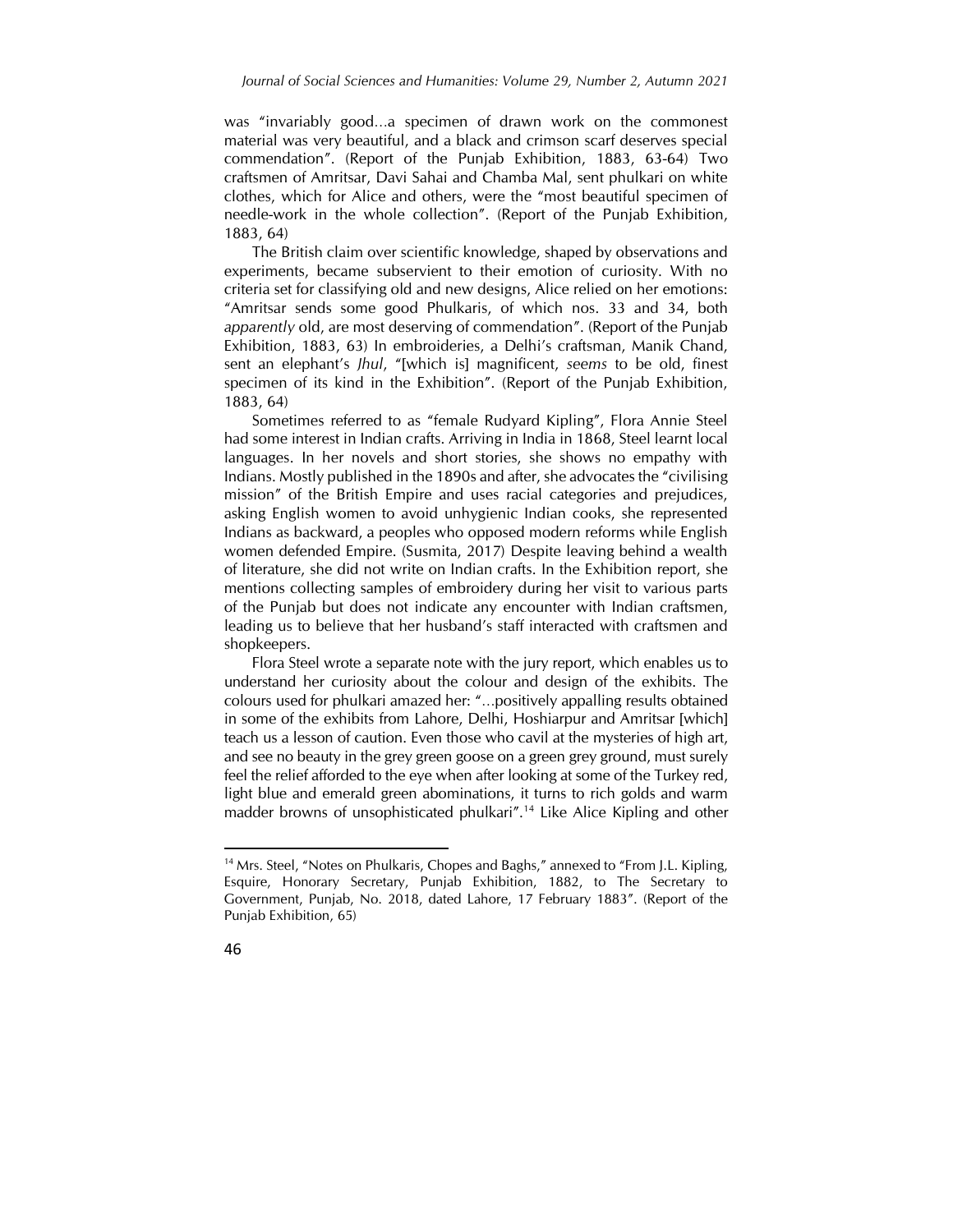members of the jury, she struggled to classify modern and primitive colours of phulkari. To be modern, she suggested a "hard-and-fast rule that no colours except green, yellow in two shades, crimson, white, black and dark olive green" should be used in phulkari on silk, because she had not seen work other than this, and these colours were easily available in the market. (Report of the Punjab Exhibition, 1883, 66) As for design, "…nothing to reform. Some are perhaps scarcely worth the labour entailed in working them". For her, woolen *chopes* from Hissar had "good texture and the design remarkably effective and novel", and petticoats from Hissar "struck me as being worthy of mention", and phulkari of Jhelum was "unrivalled for even workmanship". (Report of the Punjab Exhibition, 1883, 66)

Nineteenth-century exhibition reports mention many instances of disagreements among jurors, suggesting the contrary emotions of curiousity and appreciation invoked in Indian and British jurors. While evaluating jewellery and seal engraving in the Second Punjab Exhibition, the Indian and the English jurors disputed the results. Indians supported the awards to the exhibits from Delhi and Multan, while the English appreciated the works that came from the villages. Also in leather-work, the Indian jurors admired saddlery which the English did not find noticeable. (Report of the Punjab Exhibition, 68, 71-72)

In the juries' reports, the expressions of surprise and curiosity suggest a continuous struggle of the organisers to understand local cultures. Due to this reason, they often showed reluctance to comment on the exhibits. Theoretical knowledge of art, which the British claimed to possess, could not help them in grasping every craft on display. This emotion of curiosity draws a line between colonial knowledge and the local cultural domain, and defines a space where the colonial state was not able to pursue its Utilitarian interests.

## **Conclusion**

In the Second Punjab Exhibition, the British officials and exhibits were entangled with each other. The British set up large exhibitionary space in an attempt to possess the objects as a legitimising tool by invoking the emotion of pride. In the pre-Exhibition correspondence and publicity material, patronising pride shaped official discourse. The British officials took a series of measures from defining the criteria for the award of prizes and collection old crafts of Indian elites, to arranging a grand opening ceremony. However, during the course of the Exhibition, the emotion of pride over possessing things transformed into curiosity as the British encountered, in Kipling's words, "vaguely known" objects. As we have discussed with the example of textile products, the objects overpowered the British and invoked an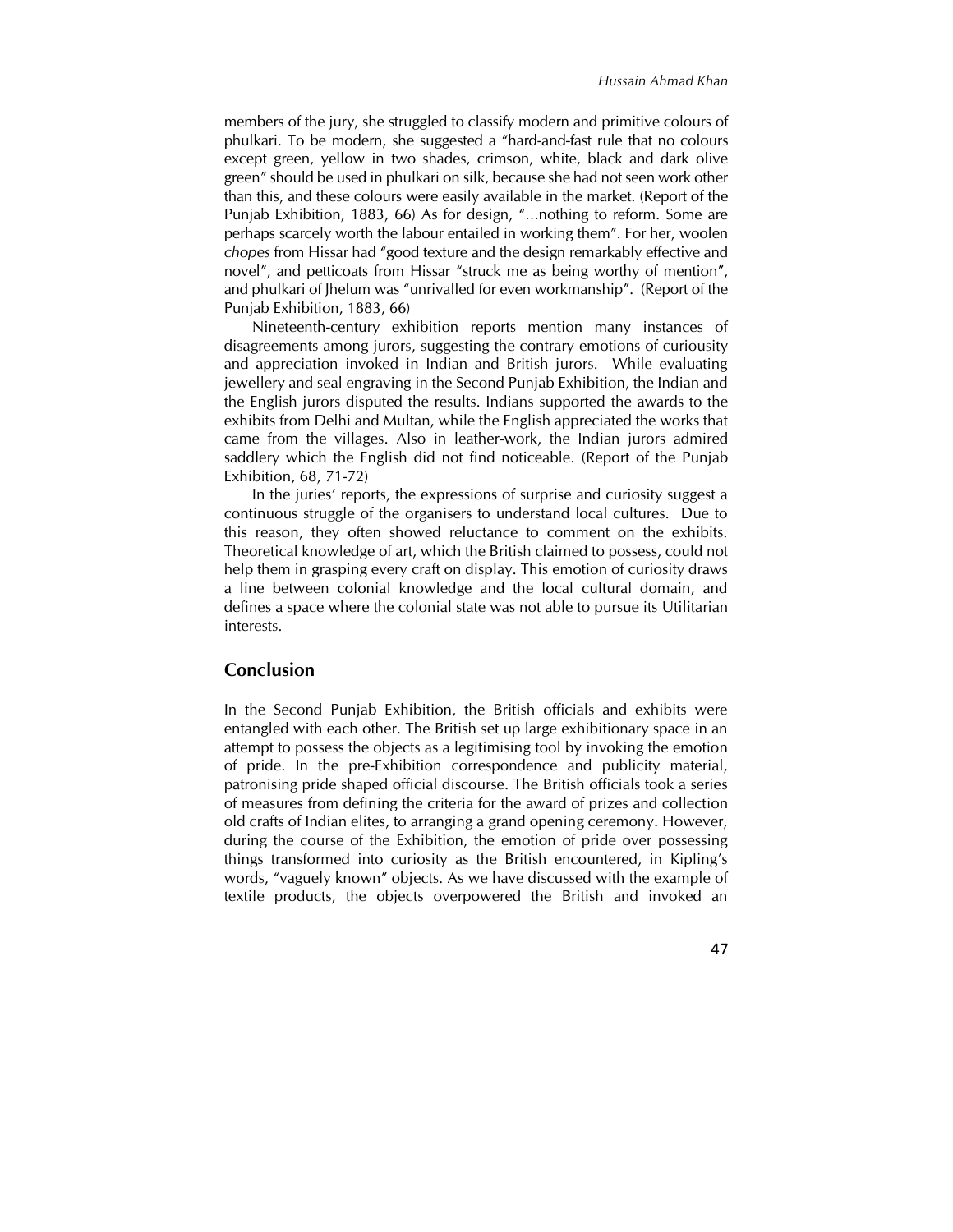unexpected emotion of curiosity leading them to think as they never thought before. The British claim over scientific knowledge and preconceived notions about Indian culture and crafts were challenged by this encounter, which altered the intended objectives of the colonial exhibition of invoking pride over the possession of British empire.

#### **REFERENCES**

- Adorno, Rolena. (2007). *Polemics of Possession in Spanish American Narrative*. London: Yale University Press.
- Baldwin, AW. (1960). *The Macdonald Sisters*. London: Peter Davies.
- Brown, Bill. (2001). 'Thing Theory'. *Critical Inquiry*, vol. 28, no. 1: 1-22. Here Brown uses thing to describe object-subject relationship. See Bill's another work for contextualisation of "Thing Theory" in the history of thinking things.
- Brown, Bill. (Ed.). (2015). *Other Things.* Chicago: Chicago University Press.
- Bentham, Jeremy. (MDCCCLXXVI). *Principles of Morals and Legislation.* Oxford: Clarendon Press.
- Callanan, Laura. (2006). *Deciphering Race: While Anxiety, Racial Conflict and the Turn to Fiction in Mid-Victorian English Prose*. Columbus: Ohio State University Press.
- Choonara, Samina. (E.d.). (2003). *"Official" Chronicle of the Mayo School of Art: Formative Years under JL Kipling, 1874-94.* Lahore: National College of Arts.
- Downes, Stephanie., Holloway, Sally., & Randles, Sarah. (Ed.). (2018). *Feeling Things: Objects and Emotions through History*. Oxford: Oxford University Press.
- Fisher, M. H. (2006). *Counterflows to Colonialism: Indian Travelers and Settlers in Britain 1600-1857.* New Delhi: Permanent Black.
- Flanders, Judith. (2001). *A Circle of Sisters: Alice Kipling, Georgiana Burne-Jones, Agnes.* London: Viking.
- 48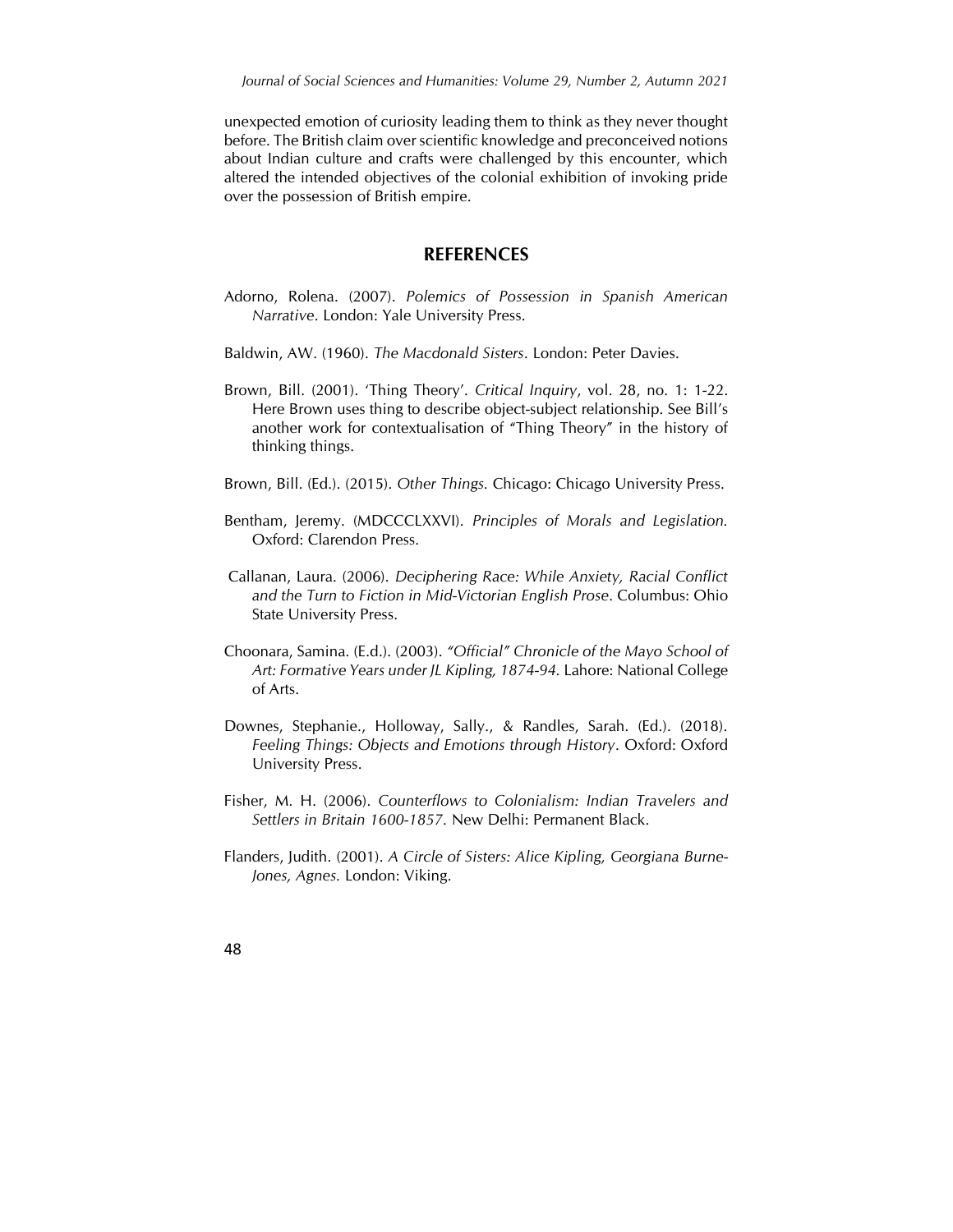- Ginzburg, Carlo. (1976). 'High and Low: The Theme of Forbidden Knowledge in the Sixteenth and Seventeenth Centuries', *Past & Present*, vol. 1, no. 73: 28-41, 38.
- Greenspoon, David. (2017). 'Sunday school prizes and books in earlynineteenth-century America', in Creating Religious Childhoods' in *Anglo-World and British Colonial Contexts, 1800-1950,* Hugh Morrison and Mary Clare Martin, (E.ds). New York, NY: Routledge.
- Hoffenberg, P. H. (2001). *An Empire on Display: English, Indian, and Australian Exhibitions from the Crystal Palace to the Great War*. Berkeley: University of California.
- Holloway, Sally. (2019). *The Game of Love in Georgian England*. Oxford: Oxford University Press.
- Howell, A. P. (1872). *Education in British India, prior to 1854, and in 1870- 71.* Calcutta: Office of the Superintendent of Government Printing. emphasis added.
- Jaritz, Gerhard. (Ed.). (2003). *Emotions and Material Culture.* Wien: Verlag Der Osterreichischen Akademie Der Wissenschaften.
- Kenny, Neil. (2004). *The Uses of Curiosity in Early Modern France and Germany*. New York, NY: Oxford University Press.
- Khan, H. A. (2015). *Artisans, Sufis, Shrines: Colonial Architecture in Nineteenth-Century Punjab*. London: IB Tauris.
- Lees, W. N. (1871). *Indian Musalmans: Being three letters reprinted from the "Times" with an article on the late Prince Consort, and four articles on education, with an appendix containing Lord Macaulay's Minute*. London: Williams and Norgate.
- Mackenzie, J. M. (2009). *Museums and Empire: Natural History, Human Cultures and Colonial Identities.* Manchester: Manchester University Press.
- Mill, J.S. (1901). *Utilitarianism.* Chicago: University of Chicago Press. 47-49.